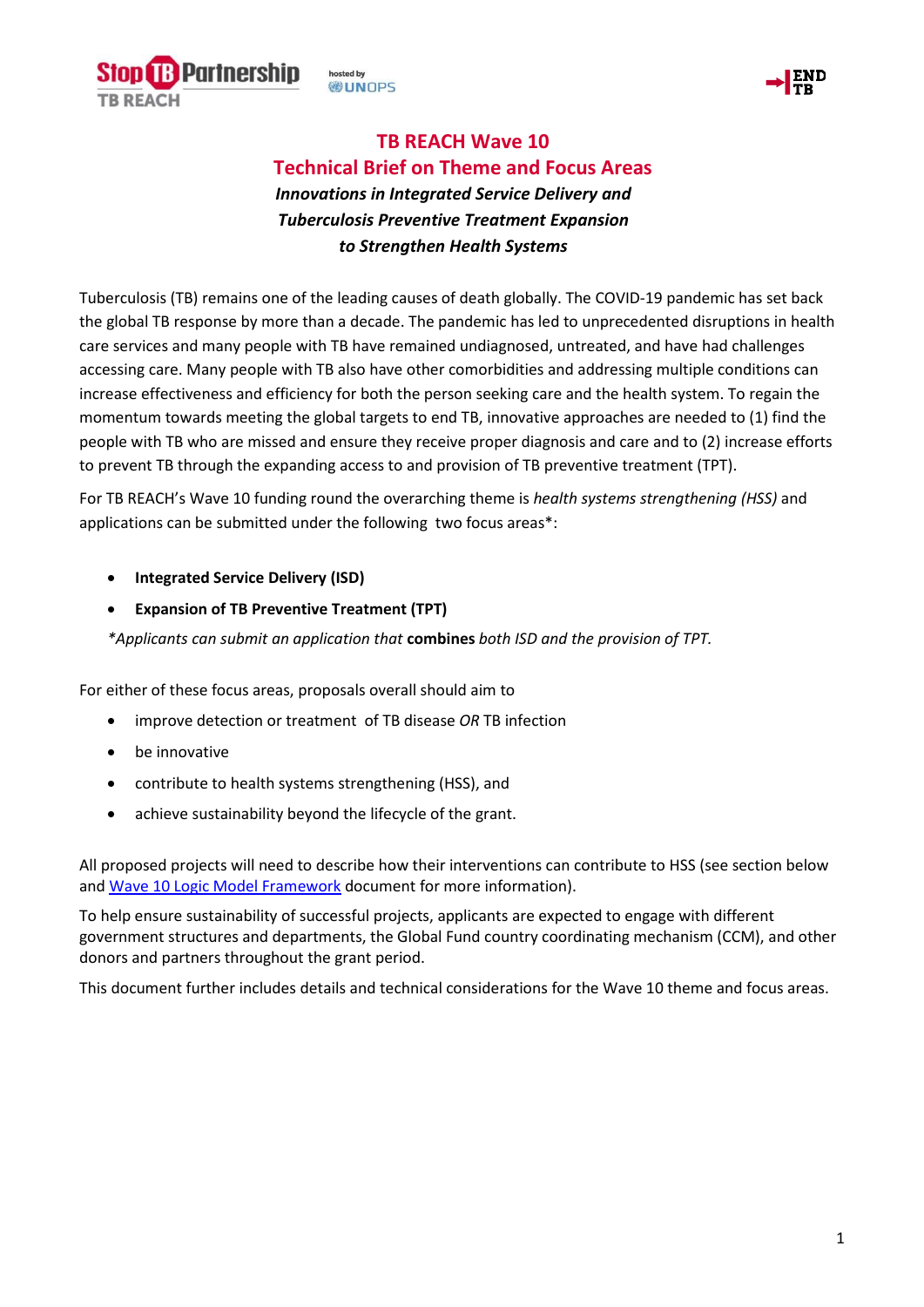**B** Partnership **TB REACH** 

hosted by **WUNDPS** 



# **Wave 10 Overarching Theme Health Systems Strengthening**

A country's health system is comprised of organizations, human and financial resources, and activities focused on promoting and sustaining health. Health Systems Strengthening (HSS) refers to strategies and activities designed to improve the performance of a health system. Strong, resilient health systems are critical for achieving Universal Health Coverage (UHC) and Global Health Security (GHS). UHC includes ensuring that all people have access to quality health services without suffering from financial hardship. GHS focuses on preparing, preventing, detecting, and responding to existing, emerging, or new public health threats. Routine surveillance, health information, laboratory, and procurement and supply chain management are all necessary activities for GHS.

In the World Health Organization's (WHO's) framework, the overall goals for HSS are to improve health and health equity, responsiveness, social and financial risk protection, and efficiency. The overall goals are achieved through the intermediates goals of improving access and coverage of effective health interventions and safe, quality care. Strengthening health systems can be complex, but progress to HSS goals can be made by focusing on the six operational "building blocks" that are essential for a functioning and effective health system. The building blocks include: 1) leadership, governance, and accountability; 2) health and financing; 3) access to essential medicines and supplies; 4) health information systems; 5) health workforce; and 6) service delivery. Community systems and participation are also essential for an effective health system and thus have been included as an additional health system component (Figure 1). The building blocks are interlinked and can interact with each other. These building blocks can be used to help identify and understand health system facilitators and barriers to design your TB REACH interventions and for achieving the HSS goals.(1,2)



# Figure 1: [WHO Health System Framework adapted\\* from FCDO](https://www.gov.uk/government/publications/health-systems-strengthening-for-global-health-security-and-universal-health-coverage) Position Paper: Health Systems [Strengthening for Global Health Security and Universal Health Coverage\(](https://www.gov.uk/government/publications/health-systems-strengthening-for-global-health-security-and-universal-health-coverage)1,2)

**<sup>\*</sup>***Community systems and participation is added as a component in the WHO model adapted by FCDO to underscore the essential role they play in HSS*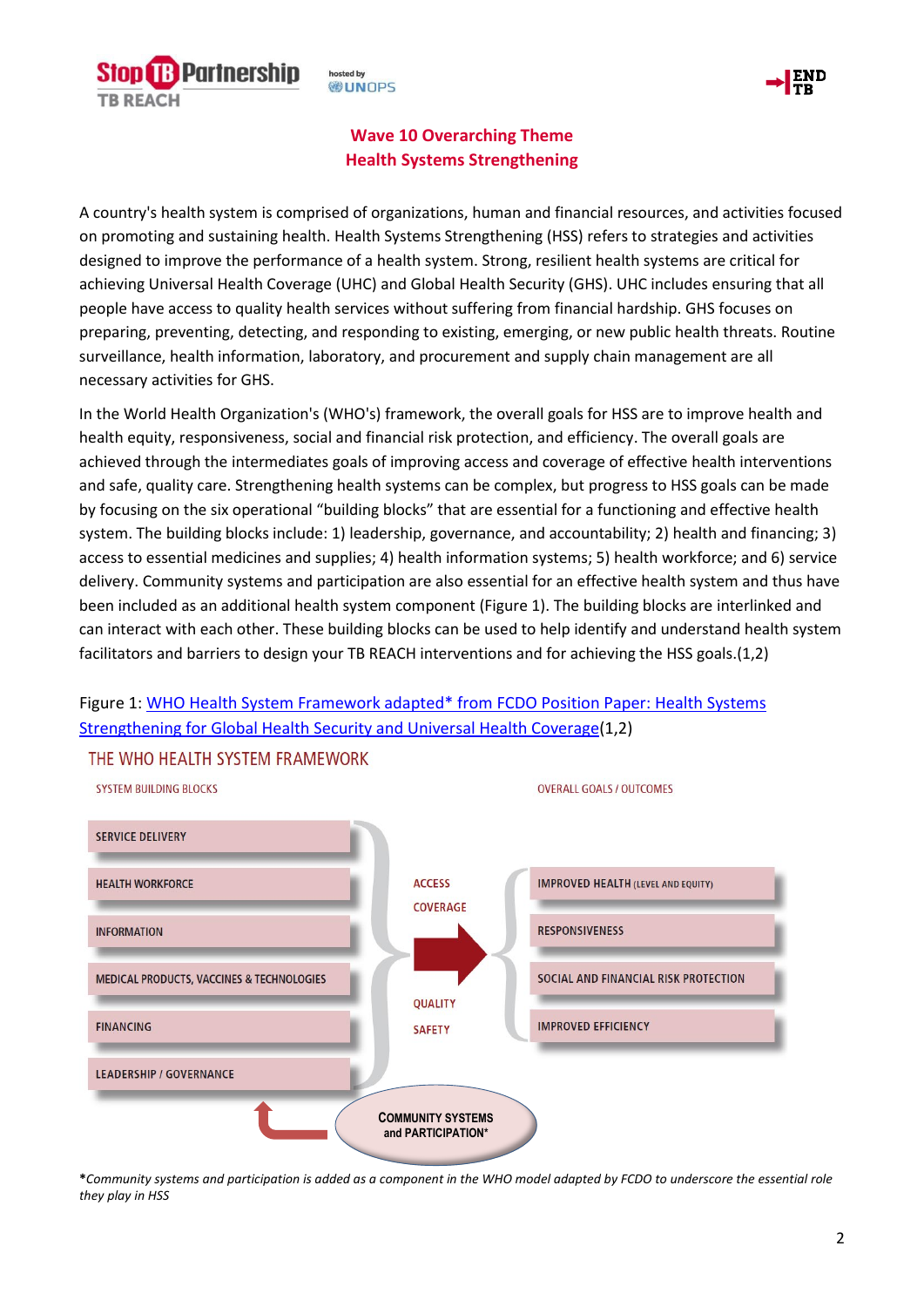



For Wave 10, applicants will need to describe how their projects contribute to HSS goals using the building blocks framework. It is not expected that TB REACH projects will be able to impact/change all HSS building blocks, however applicants will need to describe which building blocks their intervention activities aim to impact and how. A [Wave 10 Logic Model Framework](https://www.stoptb.org/waves-of-funding/wave-10) that includes components of the WHO HSS framework is described in the document. It is intended to help applicants develop their interventions and understand how they will be evaluated if their proposal is awarded.

## *Partner Engagement for HSS and Sustainability*

Wave 10 applicants should aim for sustainability if their projects are successful.

This requires early and continued engagement of local and international partners and donors. Applicants will need to briefly describe their engagement plans with the National TB Program (NTP) and other relevant Ministry of Health (MOH) units and programs. Engagement with government entities is important to ensure that projects are contributing to country health system and are not seen as a parallel effort. Early and continued engagement with the MOHs, NTPs, and other governmental programs/organizations throughout the lifecycle of the project is important for promoting the uptake of successful interventions.

Applicants are also expected to actively engage with other implementing partners, the Global Fund CCM, and other funding agencies to build awareness of their approaches.

The linkage to and involvement of the CCM will help ensure that the TB REACH projects are based on need, complement existing Global Fund-supported interventions, and are considered for scale-up if proven to be impactful. Participation in country dialogues, National Strategic Plan (NSP) development and national policy meetings is also encouraged. For more information refer to the *[Wave 10 Application Information Document.](https://www.stoptb.org/waves-of-funding/wave-10)*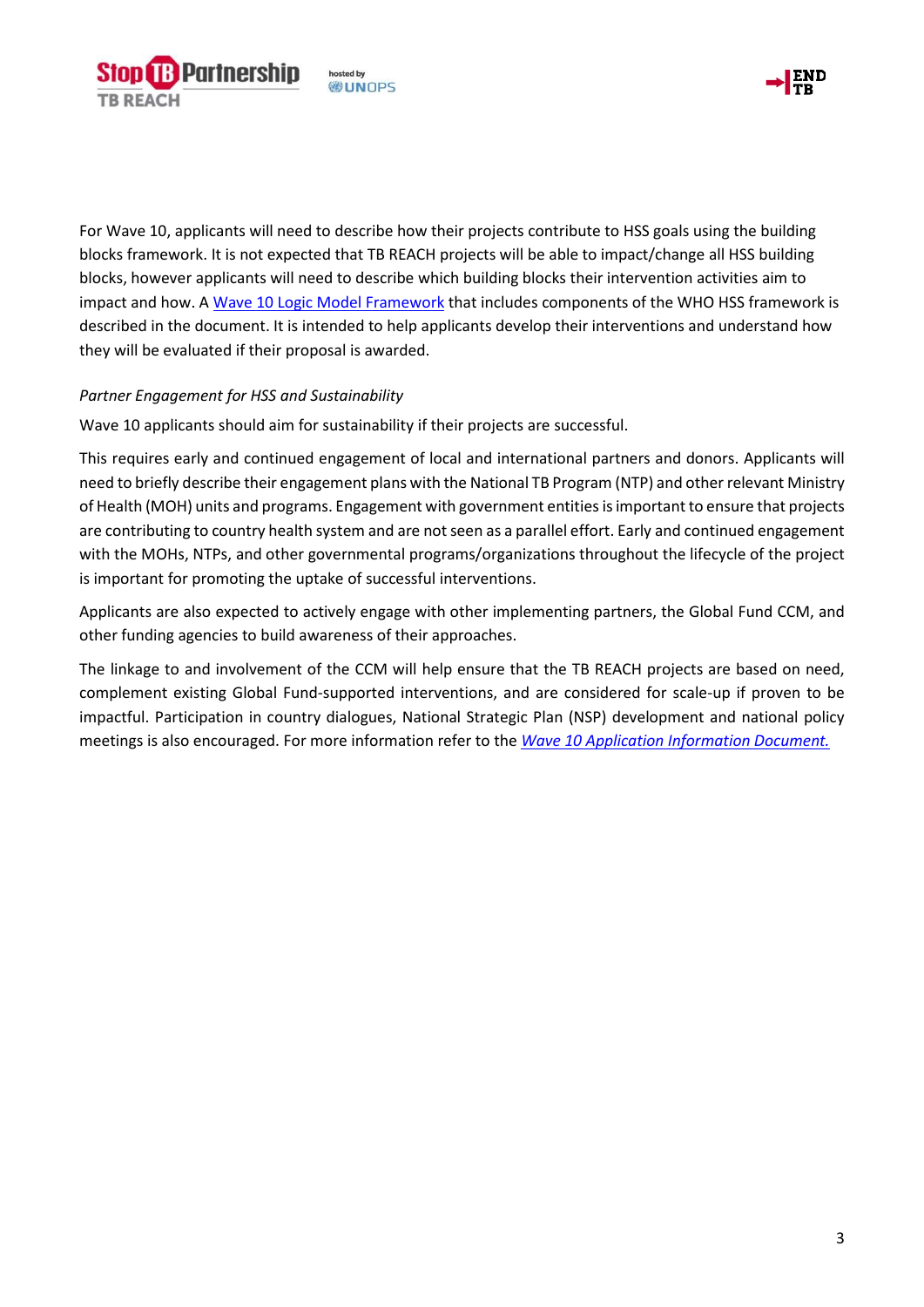

osted by **DUNOPS** 



# **Wave 10 Application Focus Area A. Integrated Service Delivery**

Integrated service delivery (ISD), combines multiple interrelated healthcare services, allows for the offering of people-centered care, and the maximization of resources to increase efficiencies in the health system. ISD can contribute to HSS, help progress towards UHC, and is compatible with the global move towards *One Health,* a multidisciplinary approach to improve GHS through collaborative, multisectoral, and transdisciplinary initiatives to combat diseases.

While TB and human immunodeficiency virus (HIV) programs have been supported to integrate for over a decade, and WHO guidance has been issued on TB and diabetes, there are many more opportunities for improving TB care with other health and service programs. A recent systematic review provides a framework for integration of TB and non-communicable diseases (NCDs) services in low- and middle-income countries (LMICs) and suggests integration has the potential to improve health service delivery.(3) Another recent systematic review on integration of HIV services with other health services including TB found that ISD strategies can lead to improved health and health system outcomes.(4)

ISD models and approaches have the potential to accelerate the finding of missing persons with TB (both pulmonary and extrapulmonary TB) while simultaneously addressing other health conditions or diseases that may contribute to TB morbidity (i.e., HIV, diabetes, malnutrition, cancer, and COVID-19). ISD can also integrate TB with other health conditions or non-medical services (i.e., financial, social, or mental health support) that do not necessarily contribute to TB incidence but are common concerns for persons affected by TB disease and can impact treatment outcomes.

Joint delivery of services can increase health coverage and reduce costs, while promoting person centered care. For persons seeking and receiving health care, ISD can potentially improve their experience by being more convenient, removing access barriers, saving time and costs by allowing for access to multiple services at once and improving continuity of care and coordination of treatments for multiple health conditions. From a program perspective, integration could potentially maximize resources and processes.

However, it is important to note that ISD may come with risks if not carefully planned and implemented. Joint delivery of health services may lead to inadequate care due to the loss of specialization and the overburdening of health care workers if they are asked to take on additional duties without additional support. (5–8)

## *Considerations for ISD Proposals*

Wave 10, applicants are encouraged to propose innovative approaches that integrate TB care and services with other health areas based on country context, feasibility, and local epidemiology.

Integration efforts should aim to improve TB case detection and/or treatment outcomes while maximizing resources and providing health service users convenient, safe, and quality care.

Interventions that combine multiple disease areas to maximize convenience to persons seeking care are highly encouraged. Innovations in screening, diagnosis, or treatment approaches (i.e., artificial intelligence (AI), specimen pooling, new treatment regimens, and digital treatment support) are also encouraged.

Organizations applying for TB REACH funds can propose different models of ISD to improve TB case detection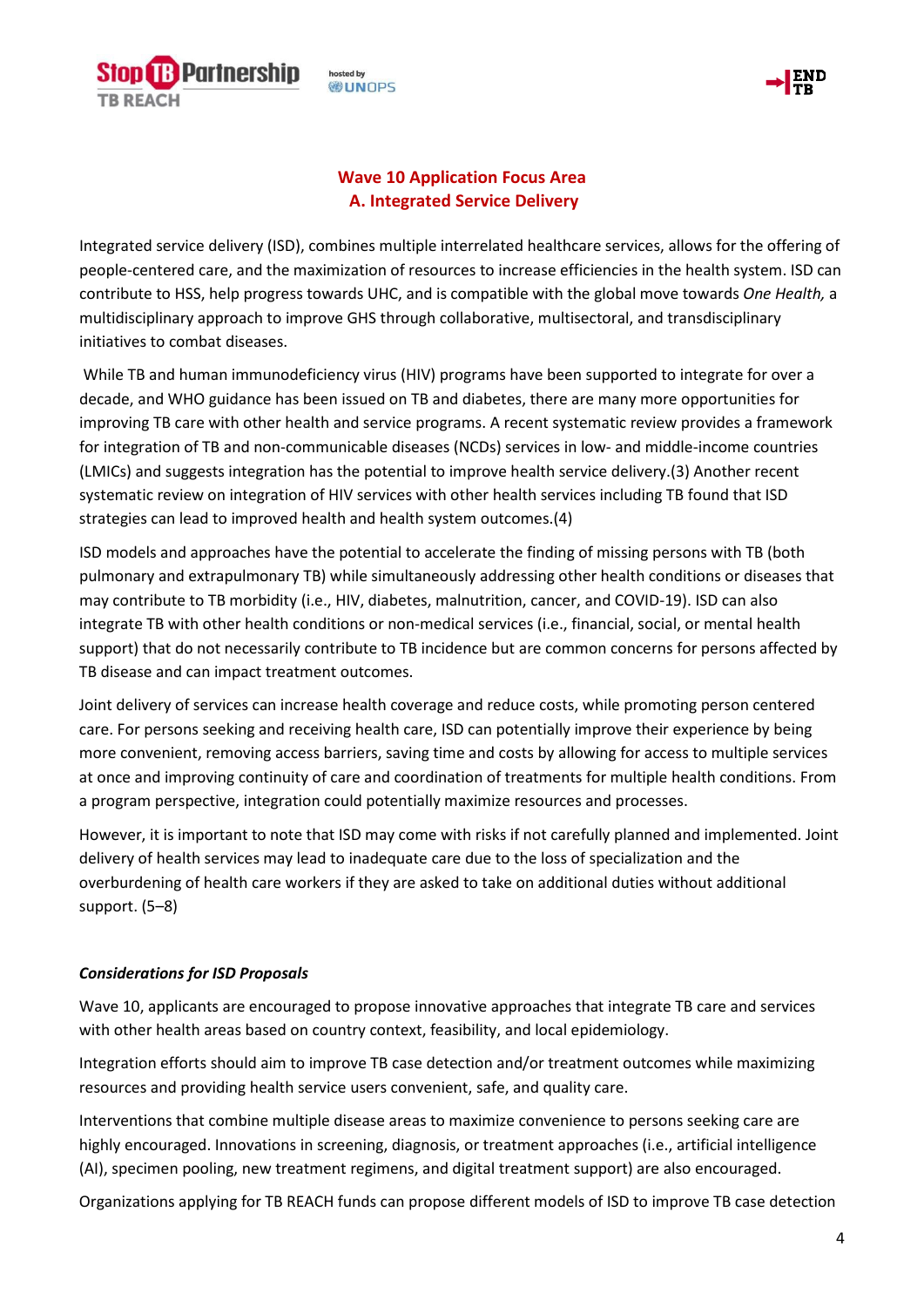



or treatment outcomes and contribute to health systems strengthening. There are multiple services that can be integrated with TB and multiple ways that ISD can be envisioned.

TB services can be integrated with existing programs focusing on other health services targeting other diseases or conditions; or vice versa, other health services can be integrated with existing TB services.

For example, TB services can be integrated with other activities such as COVID-19 screening, testing, or contact tracing; lung cancer and other lung ailments screening; maternal and child health programs, immunization campaigns, diabetes, and other NCDs.

Services can be at different levels of integration (screening, testing, and/or treatment) and can be either in *private* or *public sector facilities or community-based programs*.

ISD interventions can also be combined with *active case finding (ACF)* activities such as the use of mobile vans and ultraportable x-ray units, spirometers, pulse oximeters, and other portable tools to bring health care access to communities and key populations.

Below are some brief examples of what and how to integrate TB with other services; this list is by far not exhaustive, and applicants are encouraged to propose additional ideas which might include vaccination, smoking cessation, antimicrobial resistance or any other area that can be addressed. References at the end of this document further describe the link between TB and other health conditions and lessons learned from other ISD projects.

### *Examples of ISD integration Opportunities*

### *COVID-19*

While many resources have been diverted to address COVID-19, there are opportunities to leverage the pandemic response to simultaneously address TB and COVID-19. Both infectious diseases share some similarities such as airborne transmission, common symptoms (fever and cough), shared social risk factors (e.g., crowding), and co-morbidities (diabetes, immune-comprising conditions, chronic lung conditions, and under and malnutrition) that can increase chances of infection and disease complications. (9) Moreover, persons with TB who are co-infected with SARS-CoV-2 are at an increased risk for death from COVID-19 compared to those without TB. Persons with (latent) TB infection co-infected with SARS-CoV-2 may also be at an increased risk for progressing to TB disease due to lung damage, a weakened immune system, and if any corticosteroids were used in the treatment of COVID-19. Additionally, control efforts for both diseases are similar and include contact tracing and infection control (masking, ventilation, and air filtration).(10–13)

Simultaneous (bi-directional) integrated testing for both TB and COVID-19 at the community or primary health care level can optimize the use of resources and tackle both diseases at the same time. People with a cough and fever should be tested for both TB and COVID-19, using laboratory tests and imaging techniques. Because of COVID-19, many countries have scaled-up their molecular-testing capacity using multiplex testing platforms, this scale-up can also be leveraged for TB testing. (14–17) This approach has been implemented in a few countries including India, Indonesia, Nigeria, Pakistan, Peru, and South Africa, Peru. (14,15,18) One project in India is evaluating the use of rapid, onsite molecular testing for persons who have signs and symptoms of TB but have tested negative for SARS-CoV-2 on rapid antigen tests (RAT). (15) Another project in India, the Joint Effort for Elimination of Tuberculosis (JEET), is working to sensitize private sector health care providers to simultaneously test patients for TB and COVID-19. While these projects are ongoing, there is still much to learn about this feasibility and effectiveness of this approach.(13,15) Stop TB Partnership, in conjunction with USAID, and the Global Fund have issued separate guidance documents on implementing integrated COVID-19 and TB testing.(16,17)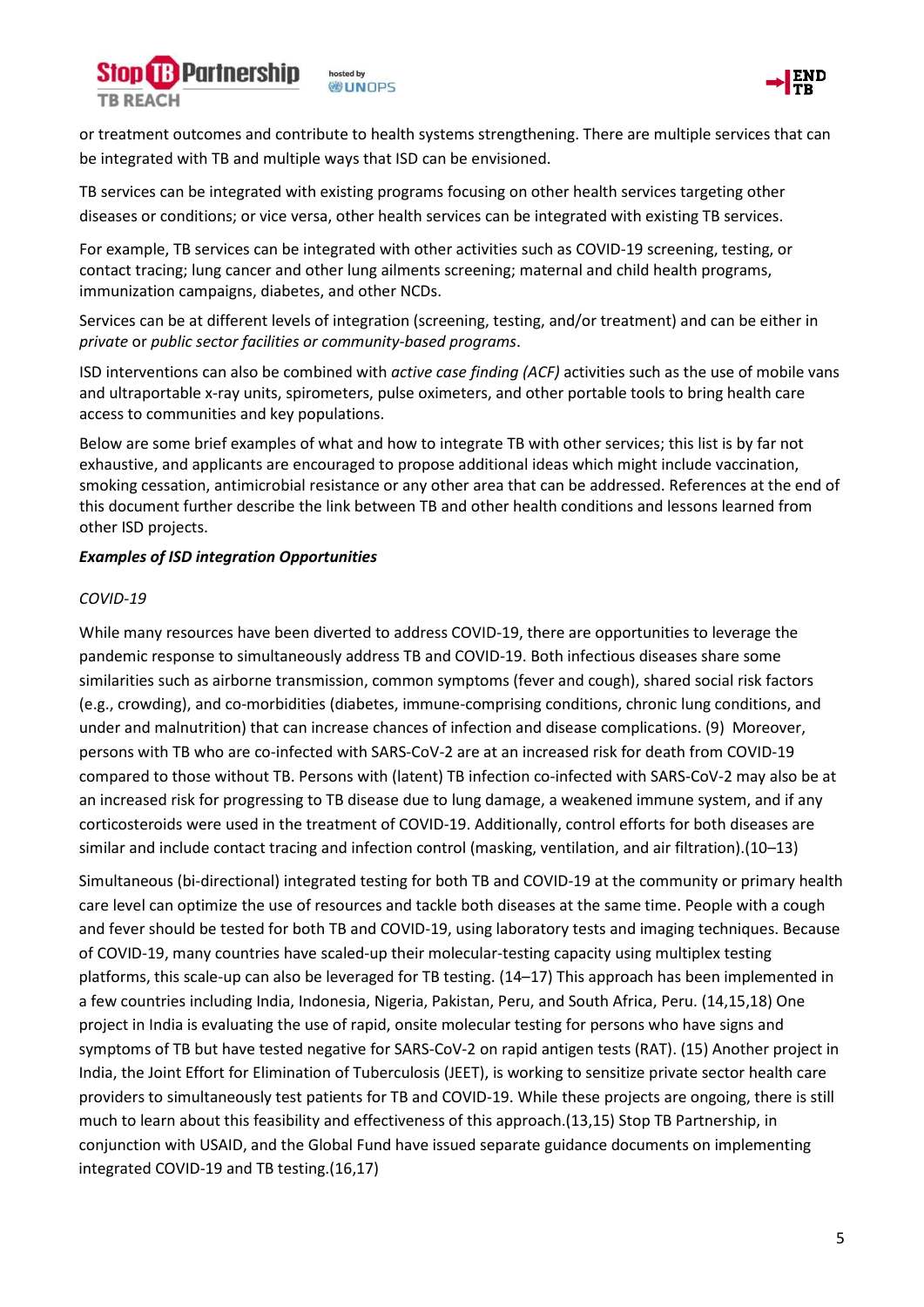



#### *TB and Non-Communicable Diseases*

With aging populations, LMICs are seeing an increase in the prevalence of NCDs. Annually, 41 million people die from NCDs with 85% of these deaths occurring in LMICs. NCDs are chronic diseases that can last a year or more, limit activities, and often require ongoing medical attention. Common NCDs include diabetes mellitus (DM); cardiovascular disease (CVD); mental health illnesses (MHI), lung ailments (further described below).(4,19)

NCDs can be risk factors for progressing to TB disease and may impact treatment and management of TB. TB can also serve as a risk factor for some NCDs and complicate the treatment and management of other conditions.(4) For some NCDs, such as DM, the link between TB is well-established. About 15% of TB cases may be linked to DM. DM can increase the risk of progressing to TB disease and has implications for the management and treatment of TB. Moreover, TB can also increase risk of DM as it may impair glucose tolerance. Several examples of TB and diabetes integration already exist and the WHO and the International Union Against Tuberculosis and Lung Disease have developed a collaborative framework which can guide ISD activities to address both conditions synergistically and simultaneously.(20–22) Because of the current existence of multiple TB and diabetes integration programs, applicants submitting proposals solely on TB and diabetes must demonstrate that their proposed interventions are innovative and based on need or they should seriously consider including additional health conditions in their proposal for integration.

Many NCDs share common social and behavioral risk factors with TB, including smoking, alcohol, and other drug use. Smoking has been established to be associated with TB infection and disease and can affect treatment. (23) Alcohol and drug use can impact the immune system, delay sputum conversion, and make adherence to treatment challenging. (24) MHIs are also particularly important to address during TB treatment. TB treatment can be more challenging for those suffering MHI or substance abuse and can also contribute to these conditions as well due to the social and financial stresses that often result from the long course of treatment, particularly for drug-resistant TB (DR-TB).(4)

Tackling TB and NCDs together presents an opportunity to provide better people-centered care through integrated case-detection activities, linkages to care, and better clinical management.

#### *Lung Cancer and Other Chronic Respiratory Diseases and the use of Artificial Intelligence*

Lung cancers and chronic respiratory diseases (CRDs), similar to TB, primarily affect the lungs and airways. TB is associated with CRD in adults. It has been established that along with cigarette smoking, silica dust exposure increases the risk of developing both CRDs and TB disease. Conversely TB may also increase the chances of developing CRD, in particular bronchiectasis and chronic obstructive pulmonary disease (COPD).(25,26)

Lung cancer is the leading cause of all cancer deaths worldwide, contributing to 18% of all cancer deaths in 2020. Early diagnosis and treatment of lung cancer can improve outcomes while delayed diagnosis can result in poorer survival. However, lung cancer is often asymptomatic until later stages and can be difficult to diagnosis in the presence of other co-existing respiratory diseases. In LMICs there are gaps in screening and detection due to lack of resources and technical capacity.(26)

Chest x-rays (CXRs) are being increasingly used as an initial screening tool for TB given their high sensitivity. But the CXR is an incredibly useful tool to identify other lung conditions as part of an integrated screening processes. Furthermore, using AI to read CXR provides an opportunity to screen for multiple lung conditions such as TB, lung cancer, and other lung diseases in areas where human readers might not be available or could take a long time to provide a thorough reading. Additionally, AI tools can scan large numbers of images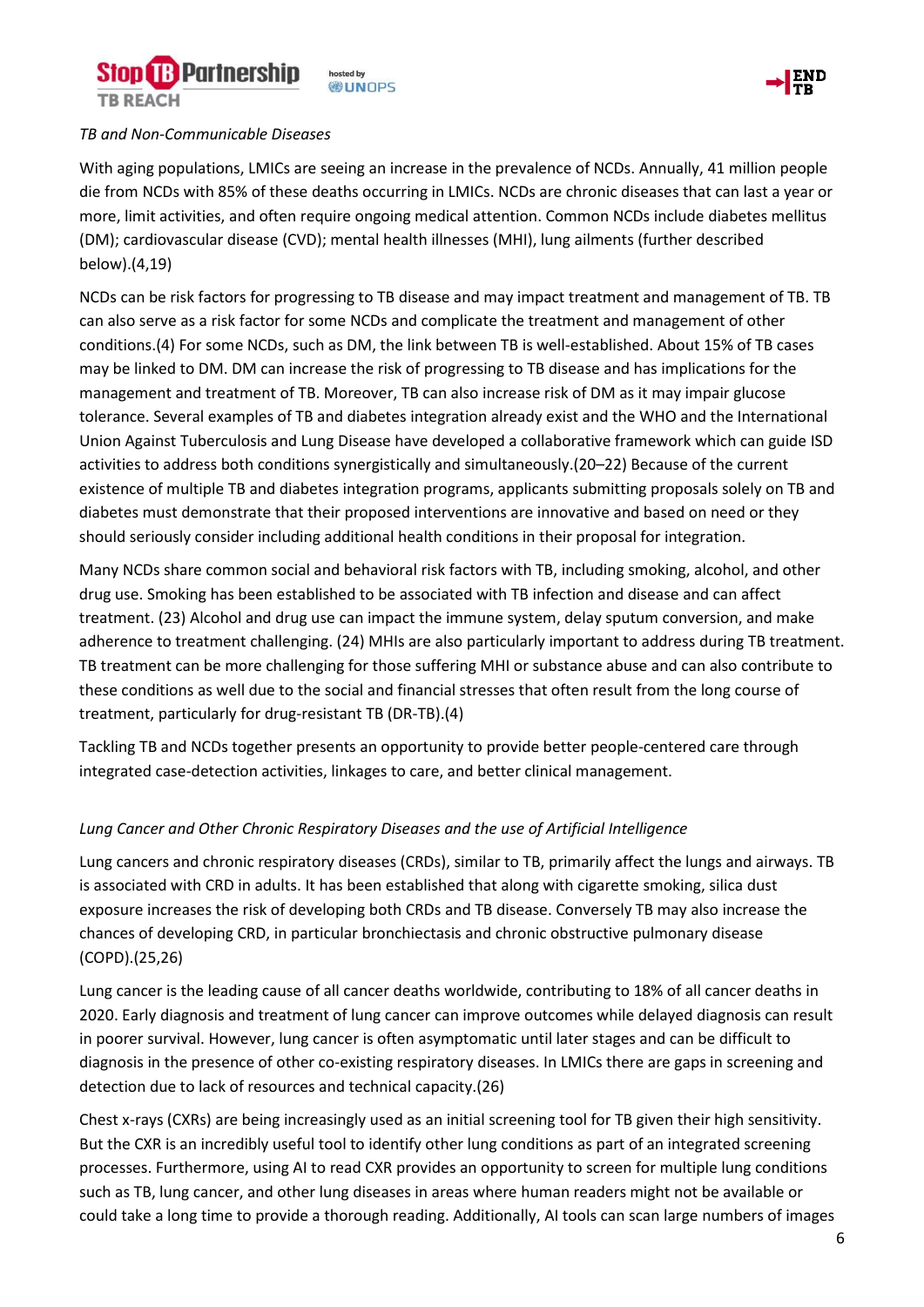



in a short time. Primary care clinics conducting routine health screenings or mobile vans conducting ACF can leverage AI-CXR to screen for additional lung conditions.(27)

### *HIV*

The links between HIV and TB and examples of TB/HIV ISD activities are well-documented. Lessons from these efforts can be applied to other opportunities for ISD. For persons with the co-morbidity, efforts include improving TB diagnosis and treatment among people living with HIV (PLHIV) and vice versa with the aims to improve clinical outcomes. ISD also provides an opportunity to prevent TB among PLHIV through the provision of TPT. **However, because of the existence of other funding for TB/HIV collaborative programs, projects proposing TB/HIV integration would have to provide justification that their proposed intervention fulfills an unmet need and is innovative compared to existing programs.(28,29)**

### *Family and Community-Centered Strategies to Find Pediatric TB and Other Childhood Illnesses*

Pediatric TB remains to be a major problem. According to the WHO 2021 Global TB Report, 1.2 million children fall ill with TB in 2020, and TB deaths have increased for the first time in over a decade to 700 children every day. Only 44% of children estimated to have TB were detected in 2020.(9) There are multiple opportunities along a child's pathway that can be targeted to identify missing children with TB and other childhood illnesses. Maternal and child health clinics, immunization programs, antenatal and postnatal care, growth monitoring and nutrition programs, and other family and community-centered programs can provide opportunities to find and treat both children and mothers with TB along with contact tracing and TB prevention for their family members.(30)

#### *Nutrition and Social Protection Programs*

The association between TB and under and malnutrition is well documented. Undernutrition weakens immunity and increases the likelihood of latent TB infection progressing to active TB disease. An estimated 2.2 million TB cases globally are attributed to undernutrition. TB can also worsen malnutrition as it can affect protein metabolism and a person's nutritional status through multiple mechanisms. Persons with TB often have a lower body mass index (BMI) and can develop wasting which is associated with severe disease and increased mortality. The nutrition status of persons-affected by TB can improve while on TB treatment; however adequate nutritional intake is also important during treatment for improved treatment outcomes.(9,31)

Persons with TB should receive a nutritional assessment of their nutritional status, and appropriate counselling throughout treatment. While undernutrition is recognized as an important risk factor, supplementary feeding programs delivered by TB programs are often expensive and difficult to implement. Multisectoral opportunities for collaboration and coordination of nutritional programs through other existing health programs, such as MCH, immunizations, HIV, and social protection programs may optimize efficiencies and resources.(32)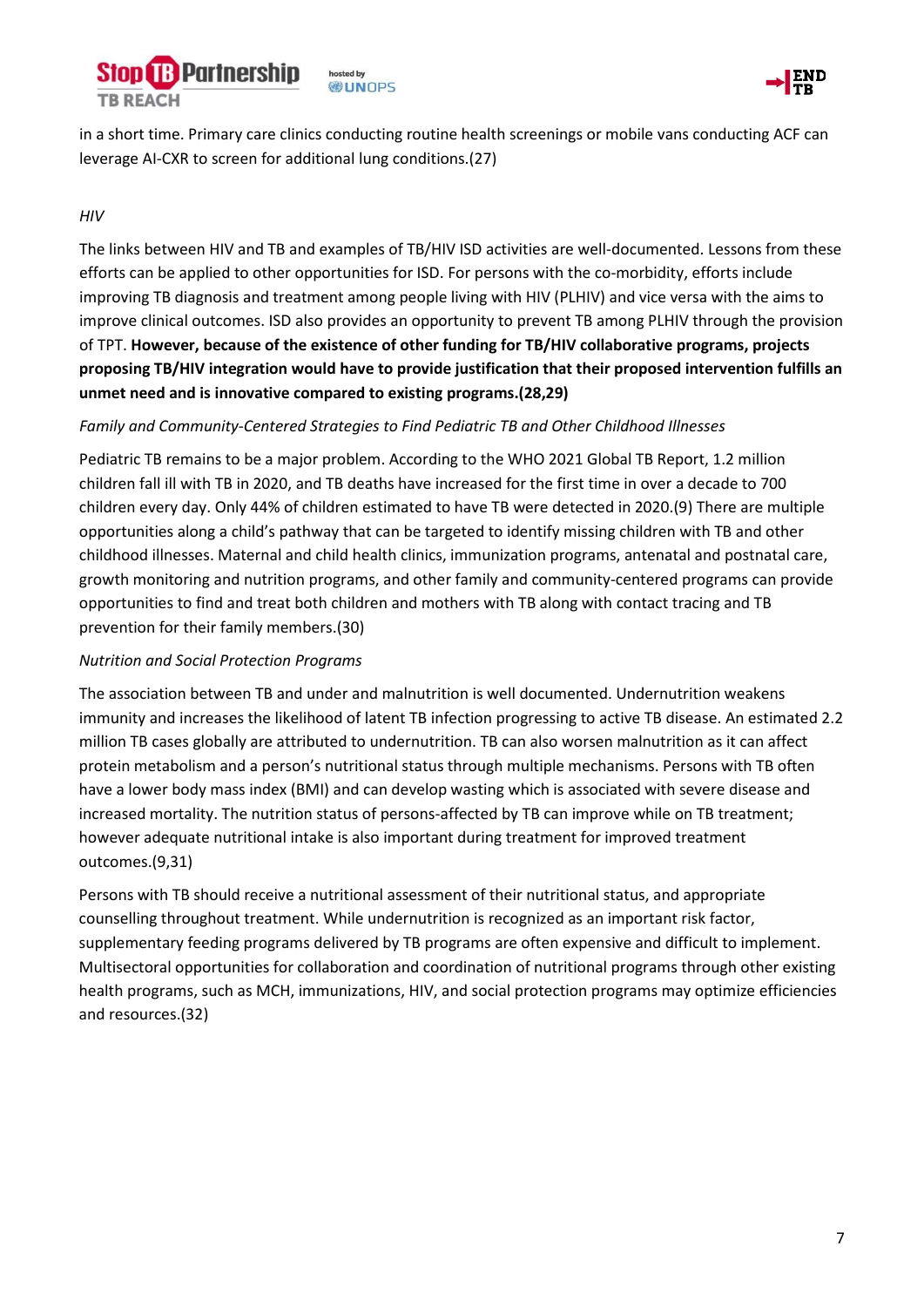



# **Wave 10 Application Focus Area B. Expansion of TB Prevention Treatment(TPT)**

A quarter of the world's population is estimated to have TB infection and is at risk for developing TB disease. Although some progress has been made towards scaling up access to TPT; efforts need to be accelerated in order to achieve the ambitious 2018 UN high-level meeting targets of reaching at least 30 million people with TPT including 24 million contacts of people with active TB and 6 million PLHIV. Specifically, progress among children under five years of age and household contacts (five years and above) are among the poorest performing indicators with 29% and 1.6% of the 2022 target being met according to the latest WHO Global TB Report. Offering TPT to people at highest risk for infection and for developing TB disease will protect them from becoming sick; reduce the risk of continued TB transmission in the community; and is a critical part of the Global Plan to End TB.(9,33,34).

To help accelerate these efforts, Wave 10 applicants should propose innovative solutions that can be implemented and sustained to improve the identification, testing, and treatment of individuals at high risk for infection and development of TB disease. Interventions can be facility-based (private or public) or communitybased. Proposals using innovative approaches to overcome barriers to scale-up, newer diagnostic tools, or shorter treatment regimens are encouraged.

## **Step 1: Target Populations and Settings**

The TPT proposals should describe the population or setting for their intervention. Interventions should focus on the identification, testing, and treatment of individuals at high risk for infection and development of TB disease. Because there are other global initiatives to expand TPT among PLHIV, proposals for TB REACH Wave 10 should focus mainly/solely on providing TPT to children under the age of five, household contacts, or other groups who are exposed, infected and high risk for progression to TB disease. The following criteria can be used to determine target populations for TB REACH TPT proposals (35):

- Persons at high risk for progressing to TB disease
- Persons at high risk for TB infection
- High transmission settings (high incidence of TB disease compared to the general population)

## *Persons at a High Risk for Progressing to TB Disease*

## *Persons with immune-compromising conditions*

Other than PLHIV, other people at high risk for progressing to TB diseases include those who have silicosis, are on anti-tumor necrosis factor (TNF) treatment, are receiving dialysis, and those who are preparing for an organ or hematologic transplant. TB REACH applicants can propose a systematic approach to identifying and treating these and other immune-compromised populations at risk for TB in public or private clinics.

## *Children aged < 5 years*

Children aged < 5 years who are contacts of people with TB disease have a higher risk for rapidly progressing to TB disease if they are infected. Children < two years of age are also at a high risk for morbidity and mortality from severe and disseminated forms of TB. Therefore, TPT should be initiated once TB disease is ruled out even in the absence of a TB infection test. Proposals targeting children, for example, can focus on household contact investigations, integration with maternal and child health services, or other communitybased interventions.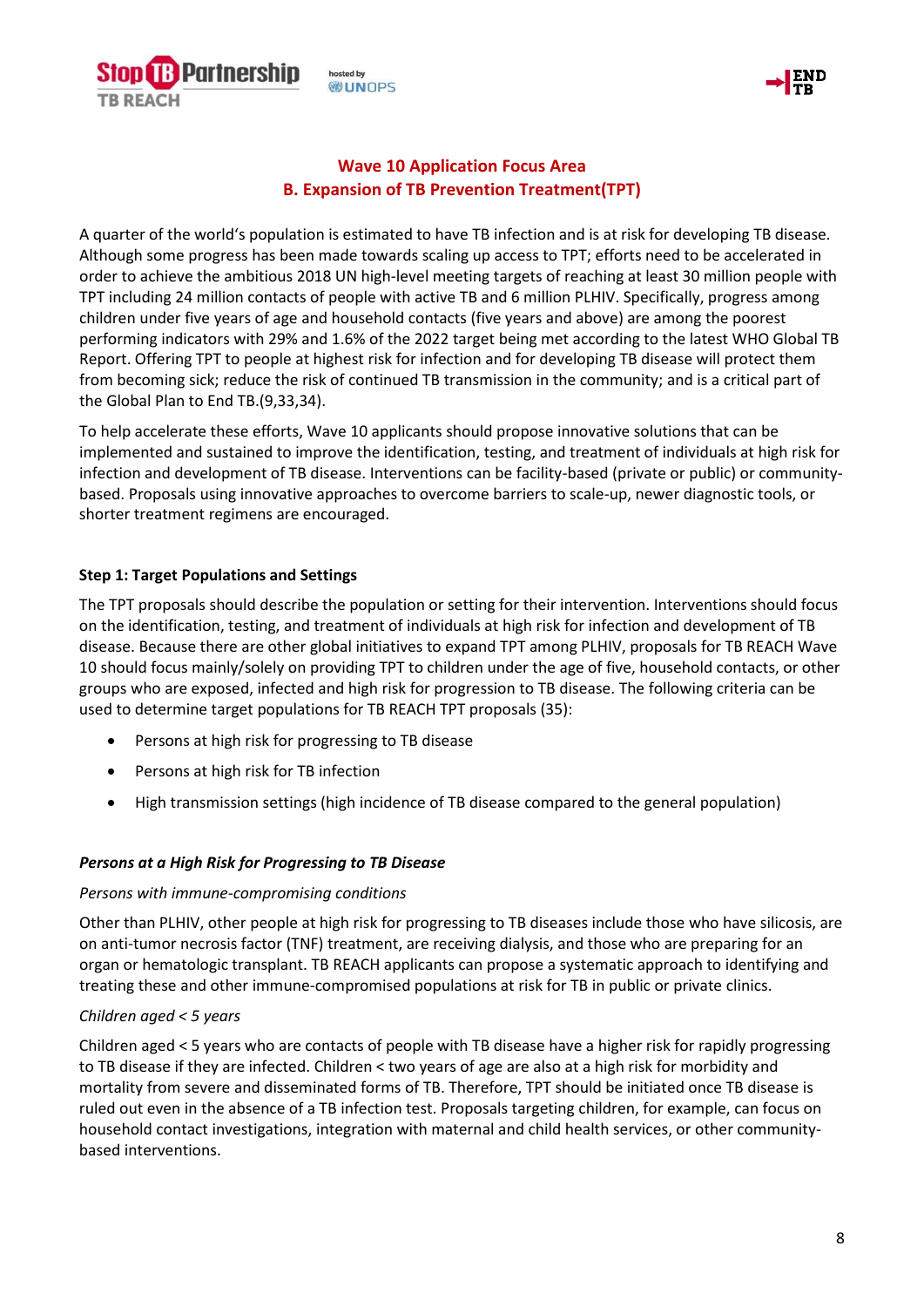



#### *Persons at High Risk for TB Infection*

#### *Household Contacts*

Household contacts of person with TB are considered a high-risk group for TB infection and TB disease compared to the general population. Systematic reviews suggest that the prevalence of TB disease among household contacts in LMICs ranges from 3% to 5%. Screening of household contacts for TB disease has shown to be a high yield and cost-effective ACF strategy.(36–39). Contact investigations and treatment of all eligible household contacts, including children ≥5 years, adolescents, and adults, can be beneficial for family members by preventing the development of TB disease and further reducing future transmission of the disease. Applicants planning to target household contacts should describe their systematic approach to conducting contact investigations and ensure that TB treatment and TPT are provided to those eligible.

#### *Other Populations at High Risk for Infection*

Other persons who are at high risk for infection include those who live or work in congregate or crowded settings, such as prisons; health workers; recent immigrants and refugees from countries with a high TB burden, homeless people; and people who use drugs. Systematic testing of these populations may be considered based on the country context and local epidemiology.

#### *High Transmission Settings*

#### *Active Case Finding in High Incidence Populations and Settings*

TB REACH applicants can propose the integration of TPT with community based ACF among populations and settings with high incidence (hotspots) based on epidemiology. This approach can increase coverage while maximizing resources and has the potential to drive down community transmission. (40–42) Applicants planning on submitting an ACF proposal that includes TPT with the screening of other health conditions can apply under the category of *ISD with TPT* in the application.

#### **Step 2: TB Infection Cascade of Care**

After selecting the intervention target population, Wave 10 TPT proposals should describe approaches and entry points for the TPT cascade, e.g., how individuals in the target population will be screened, those at highrisk identified, tested for infection if applicable, and excluded for active TB. Applicants should also describe plans for recording and reporting data along the care cascade.

Several systematic reviews and meta-analyses have been conducted on TB infection testing and treatment programs and all have pointed to the wide ranging, and historically suboptimal testing, treatment initiation and completion rates. (43–46) Understanding where losses are occurring along the cascade can help identify challenges and potential solutions to improve interventions. Applicants should describe how their interventions intend to improve points along the care cascade to ultimately improve numbers of people completing treatment (Figure 2). For management of persons with TB infection and data collection for monitoring and evaluation purposes, several existing case finding or contact tracing apps exist, including WHO's [Prevent TB app.](https://www.who.int/activities/preventing-tb)



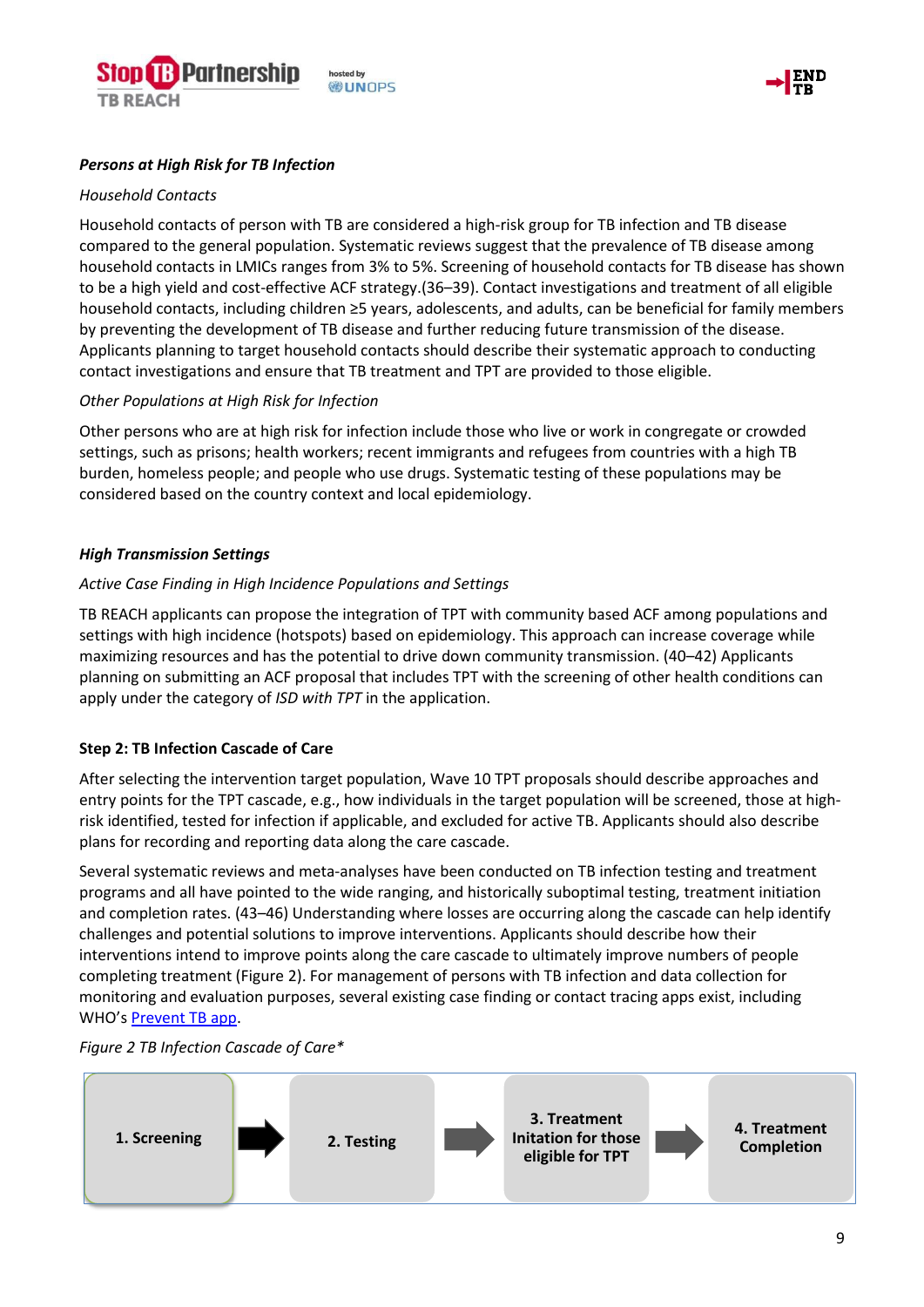



**\****The TB Infection Cascade of Care can be adapted or modified to include more detailed steps based on the intervention and the target population*

Below are some considerations for the testing and treatment initiation and completion components of the cascade.

### *TB Infection Testing*

Tests for TB infection are not required before starting TPT for high-priority groups such as PLHIV and household contacts <5 years of age. However, tests are recommended for people from other at-risk populations to identify those who would benefit from TPT and to avoid unnecessary treatment. WHO currently recommends a tuberculin skin test (TST) or an interferon-γ release assay (IGRA) (blood test) to test for TB infection.(35)

The tests for infection are not a gold standard method for diagnosing TB infection.

Currently available TB infection tests measure immune response to *M. tuberculosis* but cannot confirm or exclude the presence of bacteria or determine who with infection is most likely to progress to TB disease. Moreover, negative test results do not rule-out TB infection. Additionally, there have been operational challenges for implementing TB infection tests in high burden countries, which affect their feasibility. These include the need for training health care workers to place and read the TST, and the need to follow-up with persons to have their indurations interpreted. Challenges with the IGRAs have included the high costs and the need for laboratory capacity. New simpler tests are coming down the pipeline and could facilitate the scale-up of testing for TB. TB REACH encourages proposals that address barriers to testing. Proposals can include currently available tests or propose evaluating the performance and implementation of newer skin or blood tests that show promise.(47)

#### *TPT Initiation and Completion*

TPT should be considered after active TB disease is ruled out by a risk assessment and clinical evaluation. Below are currently available recommendations and options for the treatment of TB infection regardless of HIV status [\(refer to WHO Guidelines on TPT](https://apps.who.int/iris/bitstream/handle/10665/331525/9789240002906-eng.pdf) for more information on regimens):

- 6H or 9H, 6 or 9 months of daily isoniazid
- 3HP, 3-month regimen of weekly rifapentine plus isoniazid
- 3HR, a 3-month regimen of daily isoniazid plus rifampicin
- 1HP, a 1-month regimen of daily rifapentine plus isoniazid
- 4R, 4 months of daily rifampicin

While there are numerous regimens approved, availability of the drugs for many of the regimens has been extremely limited and applicants should ensure they will have access to procure proposed regimens. In settings with high TB transmission, adults and adolescents living with HIV who have an unknown or a positive LTBI test and excluded for active TB disease should receive at least 36 months of daily isoniazid preventive therapy (IPT). While evidence is still limited MDR TB contacts may be given alternative TPT regimens.(35)

Wave 10 applicants should provide information on which treatment regimens will be used and how adverse events will be managed, and how treatment will be supported to ensure completion.

Programs designed to address TB infection have often had low uptake in TPT initiation and low treatment completion rates. Low uptake and completion of TPT can be due to many factors.

Often both health care providers and community members may not understand the benefits of TPT, particularly since person with TB infection do not feel sick or exhibit symptoms. Shorter treatment regimens have been associated with higher treatment completion rates.(46,48)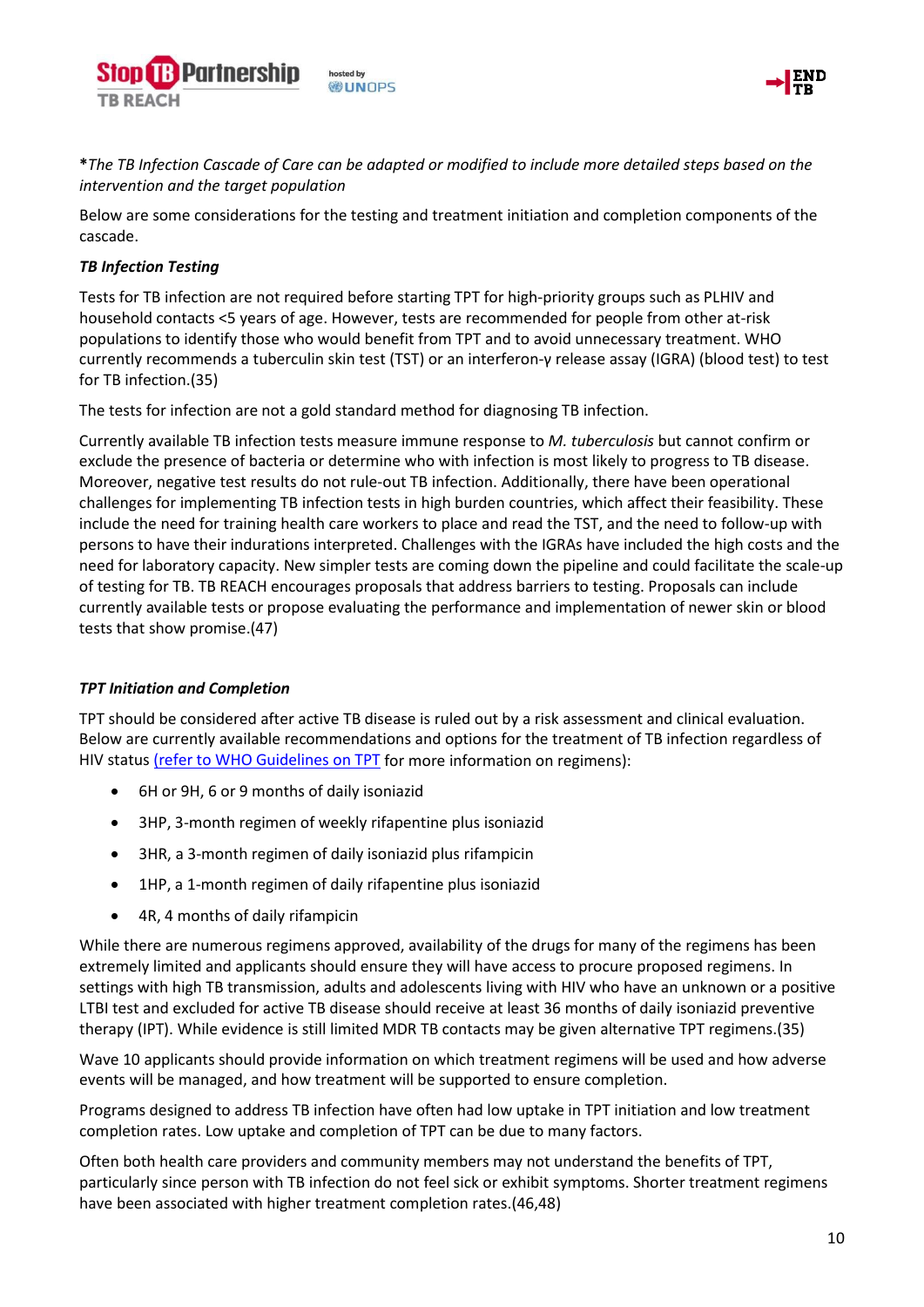



Applicants will need to describe how they plan to improve treatment initiation, adherence, and completion for their target populations. Applicants should also describe how they will manage adverse reactions related to TPT regimens. Proposals using shorter TPT regimens will be encouraged as part of the TB REACH focus on driving innovation.

### **C. TB REACH Proposals Combining** *ISD with TPT.*

Proposals that focus on *ISD* with the inclusion of the provision of TPT are encouraged. In the application, applicants will be asked to respond to questions that describe both their model of ISD and how their intervention aims to improve points along the TPT care cascade.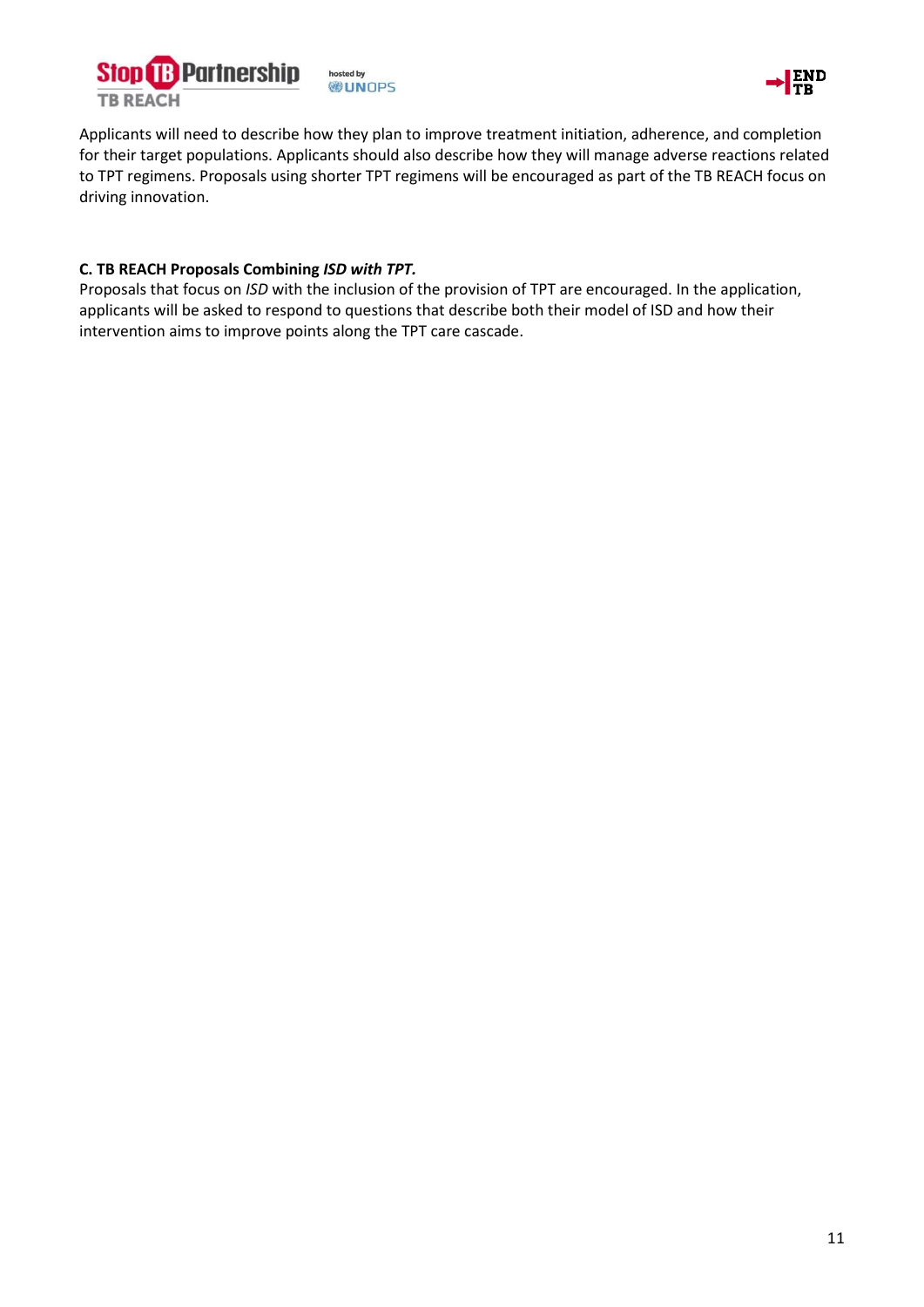osted by **DUNOPS** 



# **References**

**TB REACH** 

**Partnership** 

- 1. FCDO. Health Systems Strengthening for Global Health Security and Universal Health Coverage. FCDO Position Paper. 2021.
- 2. WHO. Monitoring the Building Blocks of Health Systems : a Handbook of Indicators and. 2010;110.
- 3. Foo C De, Shrestha P, Wang L, Du Q, García-Basteiro AL, Abdullah AS, et al. Integrating tuberculosis and noncommunicable diseases care in low- and middle-income countries (LMICs): A systematic review. Vol. 19, PLOS Medicine. 2022. e1003899 p.
- 4. Creswell J, Raviglione M, Ottmani S, Migliori GB, Uplekar M, Blanc L, et al. Series: "Update on tuberculosis" - Tuberculosis and noncommunicable diseases: Neglected links and missed opportunities. Eur Respir J. 2011;37(5):1269–82.
- 5. Banda GT, Deribe K, Davey G. How can we better integrate the prevention, treatment, control and elimination of neglected tropical diseases with other health interventions? A systematic review. BMJ Glob Heal. 2021;6(10).
- 6. Atun R, De Jongh T, Secci F, Ohiri K, Adeyi O. Integration of targeted health interventions into health systems: A conceptual framework for analysis. Health Policy Plan. 2010;25(2):104–11.
- 7. Arsenault C, Roder-DeWan S, Kruk ME. Measuring and improving the quality of tuberculosis care: A framework and implications from the Lancet Global Health Commission. J Clin Tuberc Other Mycobact Dis. 2019;16:100112.
- 8. Watt N, Sigfrid L, Legido-Quigley H, Hogarth S, Maimaris W, Otero-Garcıa L, et al. Health systems facilitators and barriers to the integration of HIV and chronic disease services: A systematic review. Health Policy Plan. 2017;32:iv13–26.
- 9. World Health Organization. Global tuberculosis report. 2021.
- 10. Sy KTL, Haw NJL, Uy J. Previous and active tuberculosis increases risk of death and prolongs recovery in patients with COVID-19. Infect Dis (Auckl). 2020;52(12):902–7.
- 11. Gopalaswamy R, Subbian S. Corticosteroids for covid-19 therapy: Potential implications on tuberculosis. Int J Mol Sci. 2021;22(7).
- 12. Mousquer GT, Peres A, Fiegenbaum M. Pathology of TB/COVID-19 Co-Infection: The phantom menace. Tuberculosis. 2021;126(November 2020):102020.
- 13. Sahu S, Ditiu L, Sachdeva KS, Zumla A. Recovering from the Impact of the Covid-19 Pandemic and Accelerating to Achieving the United Nations General Assembly Tuberculosis Targets. Int J Infect Dis. 2021;113(2021):S100–3.
- 14. MacLean EL, Villa-Castillo L, Ruhwald M, Ugarte-Gil C, Pai M. Integrated testing for TB and COVID-19. Med. 2022;1–5.
- 15. Ruhwald M, Hannay E, Sarin S, Kao K, Sen R, Chadha S. Considerations for simultaneous testing of COVID-19 and tuberculosis in high-burden countries. Lancet Glob Heal. 2022;(22):19–20.
- 16. The Global Fund. Briefing Note Testing for both Tuberculosis and. 2021.
- 17. USAID and Stop TB Partnership. Implementation of Simultaneous Diagnostic Testing for Covid-19 and Tuberculosis ( Tb ) in High Tb Burden.
- 18. Chan G, Triasih R, Nababan B, du Cros P, Wilks N, Main S, et al. Adapting active case-finding for TB during the COVID-19 pandemic in Yogyakarta, Indonesia. Public Heal Action. 2021;11(2).
- 19. World Health Organization. Noncommunicable diseases key facts. World Heal Organ.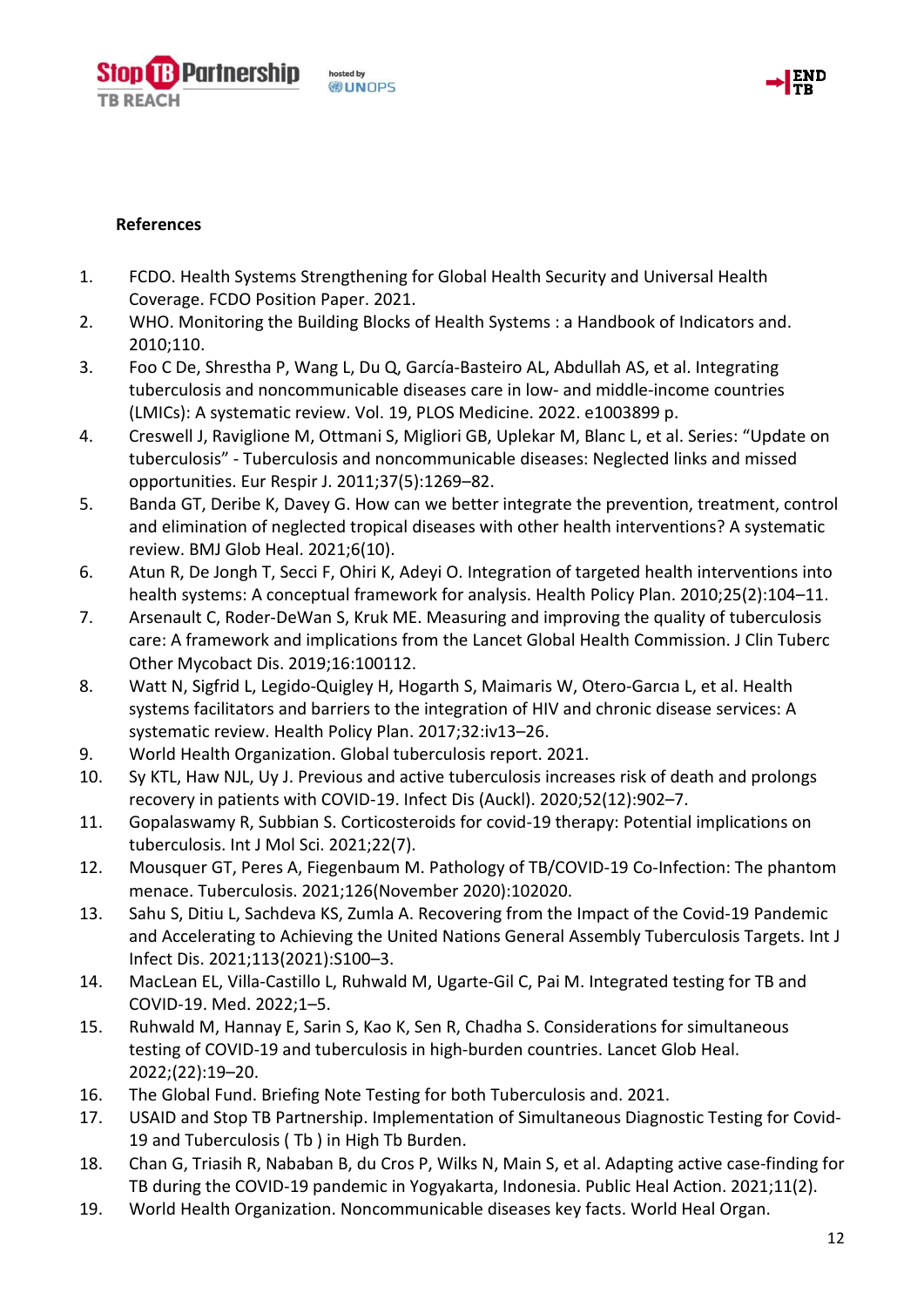**B** Partnership osted by **DUNOPS** 



2021;(April):8.

**TB REACH** 

- 20. WHO. Diabetes facts (Infographics). Who. 2016;1(1):1–2.
- 21. Basir MS, Habib SS, Zaidi SMA, Khowaja S, Hussain H, Ferrand RA, et al. Operationalization of bi-directional screening for tuberculosis and diabetes in private sector healthcare clinics in Karachi, Pakistan. BMC Health Serv Res. 2019;19(1):1–9.
- 22. Jeon CY, Harries AD, Baker MA, Hart JE, Kapur A, Lönnroth K, et al. Bi-directional screening for tuberculosis and diabetes: A systematic review. Trop Med Int Heal. 2010;15(11):1300–14.
- 23. Jeyashree K, Kathirvel S, Hd S, Kaur H, Goel S. treatment outcomes ( Review ). 2016;
- 24. Merid MW, Muluneh AG, Kassa GM. Alcohol drinking delays the rate of sputum smear conversion among DR-TB patients in northwest Ethiopia; A retrospective follow-up study. PLoS One. 2022;17(3):e0264852.
- 25. Byrne AL, Marais BJ, Mitnick CD, Lecca L, Marks GB. Tuberculosis and chronic respiratory disease: A systematic review. Int J Infect Dis. 2015;32:138–46.
- 26. Shankar A, Saini D, Dubey A, Roy S, Bharati SJ, Singh N, et al. Feasibility of lung cancer screening in developing countries: Challenges, opportunities and way forward. Transl Lung Cancer Res. 2019;8(Suppl 1):S106–21.
- 27. Goncalves S, Fong P, Blokhina M. Artificial intelligence for early diagnosis of lung cancer through incidental nodule detection in low- and middle-income countries-acceleration during the COVID-19 pandemic but here to stay. 2022;12(1):1–16.
- 28. Legido-Quigley H, Montgomery CM, Khan P, Atun R, Fakoya A, Getahun H, et al. Integrating tuberculosis and HIV services in low- and middle-income countries: A systematic review. Trop Med Int Heal. 2013;18(2):199–211.
- 29. Bulstra CA, Hontelez JAC, Otto M, Stepanova A, Lamontagne E, Yakusik A, et al. Integrating HIV services and other health services: A systematic review and meta-analysis. Vol. 18, PLOS Medicine. 2021. e1003836 p.
- 30. WHO. Roadmap towards ending TB in children and adolescents. Who. 2018.
- 31. Gupta K.B., Gupta R., Atreja, A., Verma, M., Vishvkarma S. Tuberculosis and nutrition. Lung India. 2009;12:145–9.
- 32. Darnton-Hill I, Mandal PP, de Silva A, Bhatia V, Sharma M. Opportunities to prevent and manage undernutrition to amplify efforts to end TB. Int J Tuberc Lung Dis. 2022;26(1):6–11.
- 33. WHO. Implementing The End TB Strategy. Antimicrob Agents Chemother. 2015;58(12):7250– 7.
- 34. Stop TB Partnership. The paradigm shift: global plan to End TB 2018-2022. 2019.
- 35. World Health Organization (WHO). WHO operational handbook on tuberculosis (Module 1 Prevention): Tuberculosis preventive treatment. 2020. 140 p.
- 36. Lung T, Marks GB, Nhung NV, Anh NT, Hoa NLP, Anh LTN, et al. Household contact investigation for the detection of tuberculosis in Vietnam: economic evaluation of a clusterrandomised trial. Lancet Glob Heal. 2019;7(3):e376–84.
- 37. Morrison J, Pai M, Hopewell PC. Tuberculosis and latent tuberculosis infection in close contacts of people with pulmonary tuberculosis in low-income and middle-income countries: a systematic review and meta-analysis. Lancet Infect Dis. 2008 Jun;8(6):359–68.
- 38. Fox GJ, Barry SE, Britton WJ, Marks GB. Contact investigation for tuberculosis: A systematic review and meta-analysis. Eur Respir J. 2013;41(1):140–56.
- 39. Hussain H, Malik A, Ahmed JF, Siddiqui S, Amanullah F, Creswell J, et al. Cost-effectiveness of household contact investigation for detection of tuberculosis in Pakistan. BMJ Open. 2021;11(10):1–8.
- 40. Dorjee K, Topgyal S, Tsewang T, Tsundue T, Namdon T, Bonomo E, et al. Risk of developing active tuberculosis following tuberculosis screening and preventive therapy for Tibetan